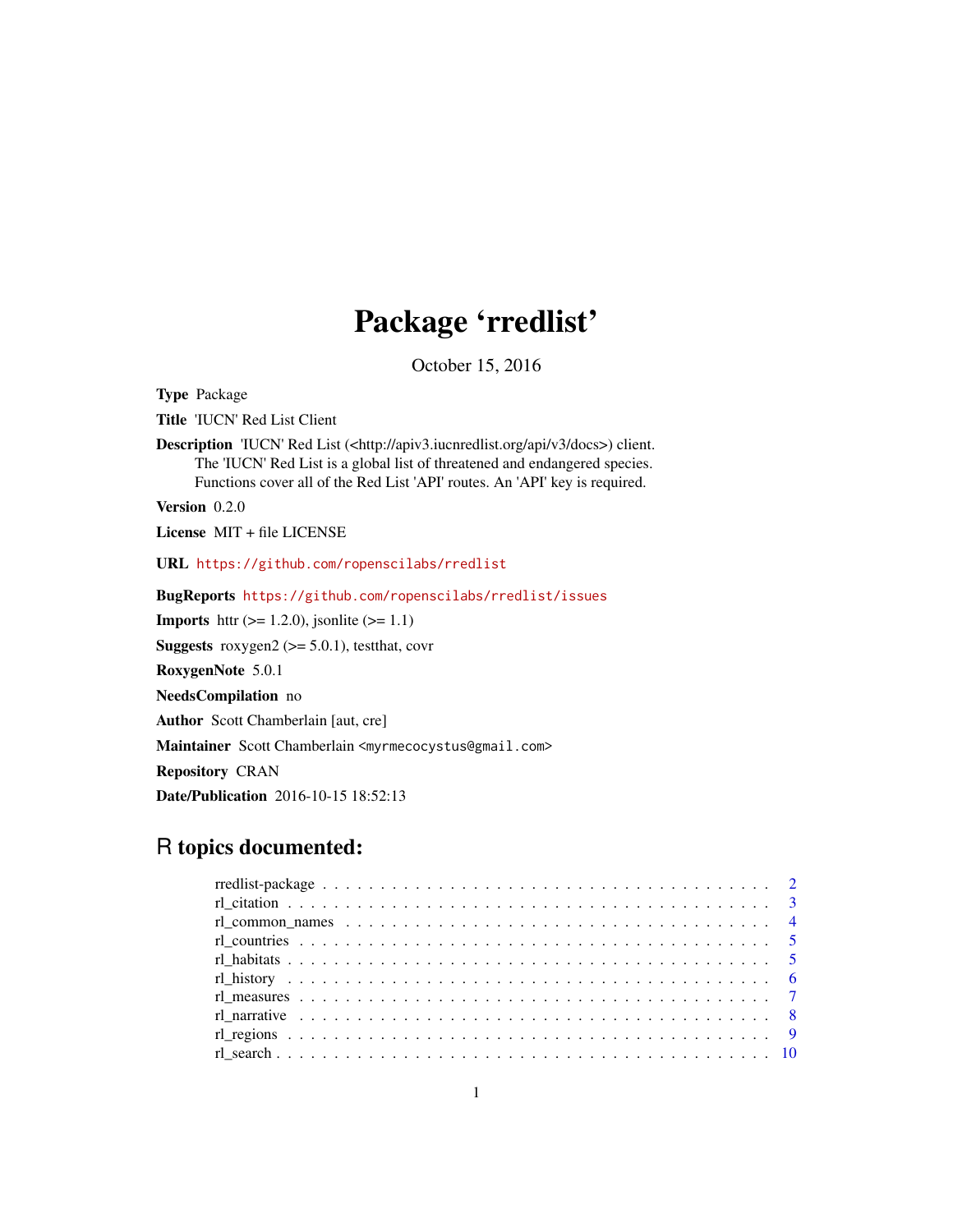# <span id="page-1-0"></span>2 rredlist-package

| Index | 19 |
|-------|----|
|       |    |
|       |    |
|       |    |
|       |    |
|       |    |
|       |    |
|       |    |
|       |    |

rredlist-package *rredlist - IUCN Red List Client*

#### Description

rredlist - IUCN Red List Client

#### Authentication

IUCN requires you to get your own API key, an alphanumeric string that you need to send in every request. Get it at <http://apiv3.iucnredlist.org/api/v3/token>. Keep this key private. You can pass the key in to each function via the key parameter, but it's better to store the key either as a environment variable (IUCN\_REDLIST\_KEY) or an R option (iucn\_redlist\_key) - we suggest using the former option.

#### High vs. Low level package APIs

High level API High level functions do the HTTP request and parse data to a data.frame for ease of downstream use. The high level functions have no underscore on the end of the function name, e.g., [rl\\_search](#page-9-1)

Low level API The parsing to data.frame in the high level API does take extra time. The low level API only does the HTTP request, and gives back JSON without doing any more parsing. The low level functions DO have an underscore on the end of the function name, e.g., [rl\\_search\\_](#page-9-2)

#### No Spatial

This package does not include support for the spatial API, described at [http://apiv3.iucnredlist](http://apiv3.iucnredlist.org/spatial). [org/spatial](http://apiv3.iucnredlist.org/spatial)

# Citing the Red List API

The citation is IUCN 2015. IUCN Red List of Threatened Species. Version 2015-4 <www.iucnredlist.org>. You can get this programatically via [rl\\_citation](#page-2-1)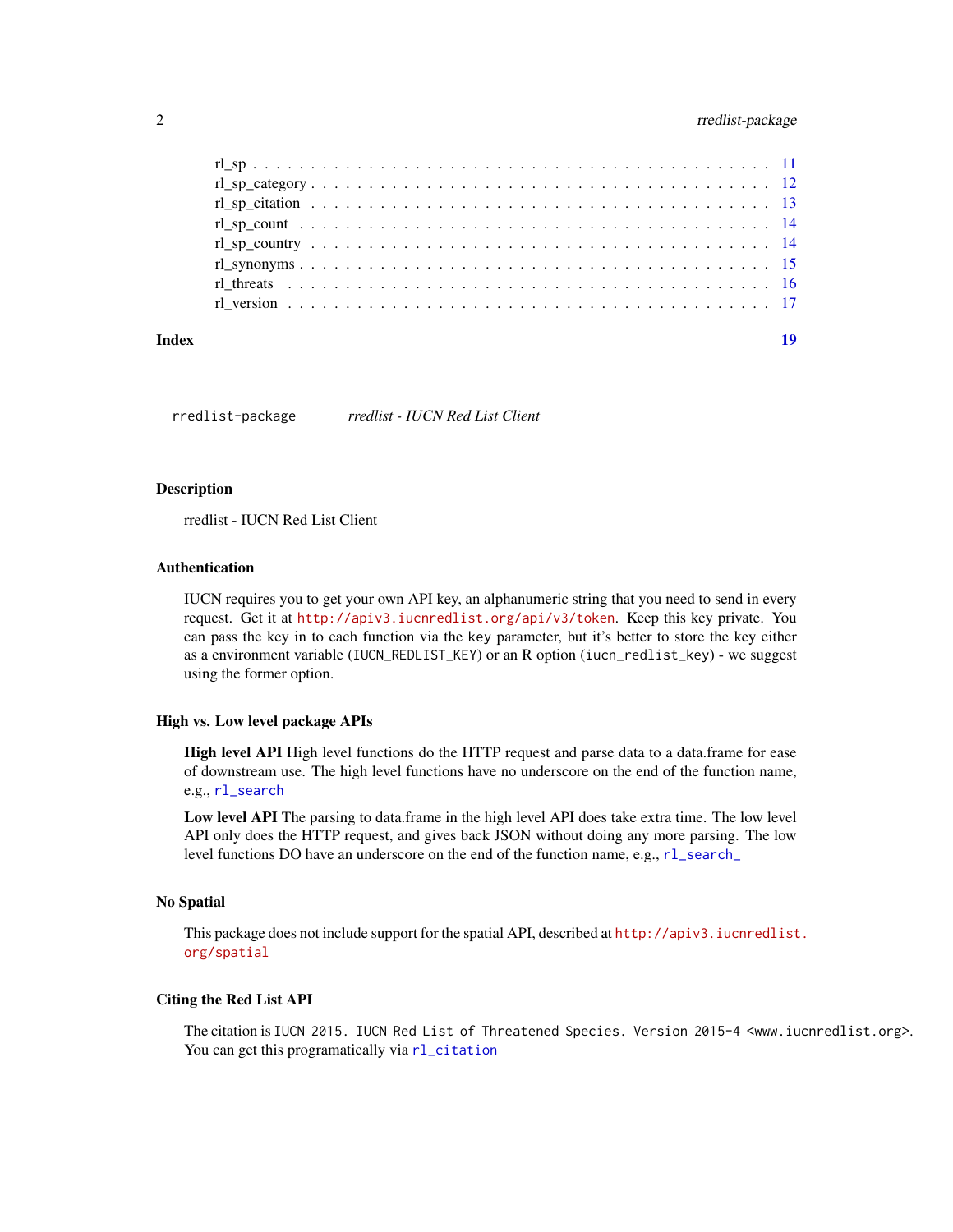# <span id="page-2-0"></span>rl\_citation 3

#### Rate limiting

From the IUCN folks: Too many frequent calls, or too many calls per day might get your access blocked temporarily. If you're a heavy API user, the Red List Unit asked that you contact them, as there might be better options. They suggest a 2-second delay between your calls if you plan to make a lot of calls.

# Author(s)

Scott Chamberlain <myrmecocystus@gmail.com>

#### <span id="page-2-1"></span>rl\_citation *Get the citation Red List API version*

#### Description

Get the citation Red List API version

#### Usage

rl\_citation(key = NULL, ...)

# Arguments

| key     | A IUCN API token           |
|---------|----------------------------|
| $\cdot$ | Curl options passed to GET |

#### Value

API citation as character string

# Examples

## Not run: rl\_citation()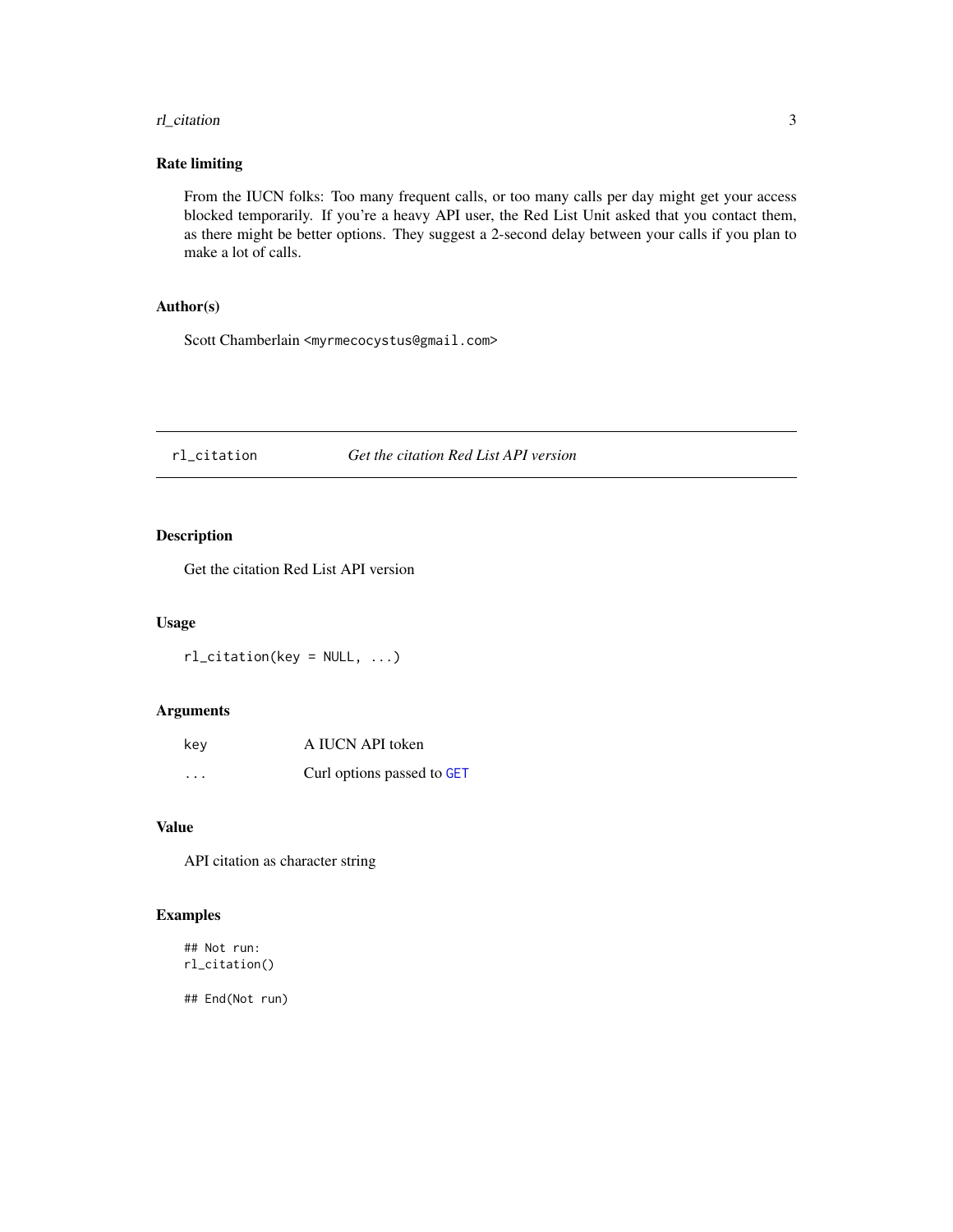<span id="page-3-0"></span>

# Description

Get common names for a given taxonomic name

#### Usage

```
rl_common_names(name = NULL, key = NULL, parse = TRUE, ...)
```

```
rl_common_names_(name = NULL, key = NULL, ...)
```
#### Arguments

| name     | (character) Binomial taxonomic name                                            |
|----------|--------------------------------------------------------------------------------|
| kev      | A IUCN API token                                                               |
| parse    | (logical) Whether to parse to list (FALSE) or data.frame (TRUE). Default: TRUE |
| $\cdots$ | Curl options passed to GET                                                     |

#### Value

A list, with the data in the result slot, unless using a function with a trailing underscore, in which case json as character string is returned.

#### References

API docs at <http://apiv3.iucnredlist.org/api/v3/docs>

#### Examples

```
## Not run:
rl_common_names('Loxodonta africana')
rl_common_names_('Loxodonta africana')
```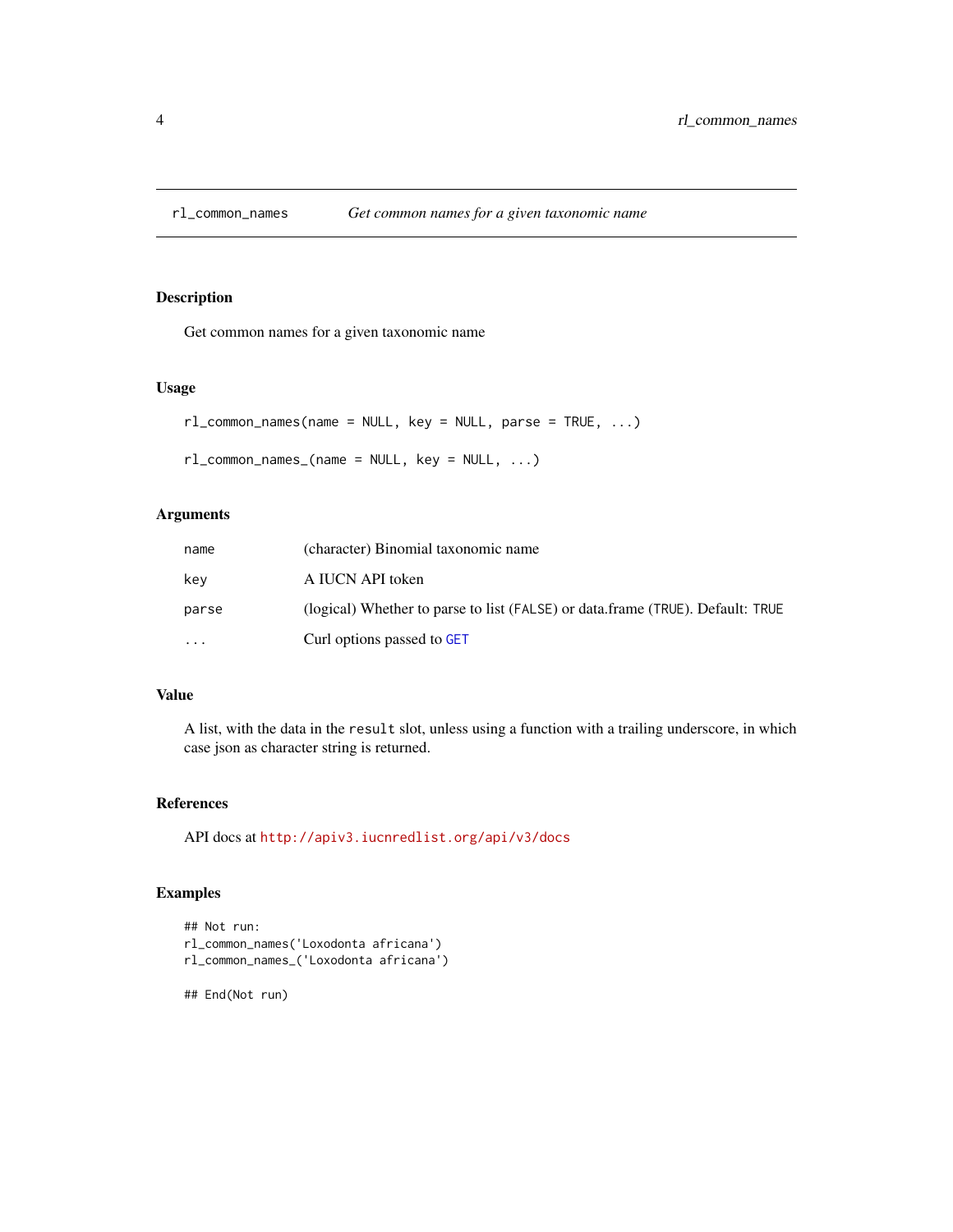<span id="page-4-0"></span>rl\_countries *Get countries*

#### Description

Get countries

# Usage

rl\_countries(key = NULL, parse = TRUE, ...)

rl\_countries\_(key = NULL, ...)

#### Arguments

| kev                     | A IUCN API token                                                               |
|-------------------------|--------------------------------------------------------------------------------|
| parse                   | (logical) Whether to parse to list (FALSE) or data.frame (TRUE). Default: TRUE |
| $\cdot$ $\cdot$ $\cdot$ | Curl options passed to GET                                                     |

# Value

A list, with the data in the result slot, unless using a function with a trailing underscore, in which case json as character string is returned.

#### References

API docs at <http://apiv3.iucnredlist.org/api/v3/docs>

#### Examples

```
## Not run:
rl_countries()
rl_countries_()
```
## End(Not run)

rl\_habitats *Get species habitats by taxon name, IUCN id, and region*

#### Description

Get species habitats by taxon name, IUCN id, and region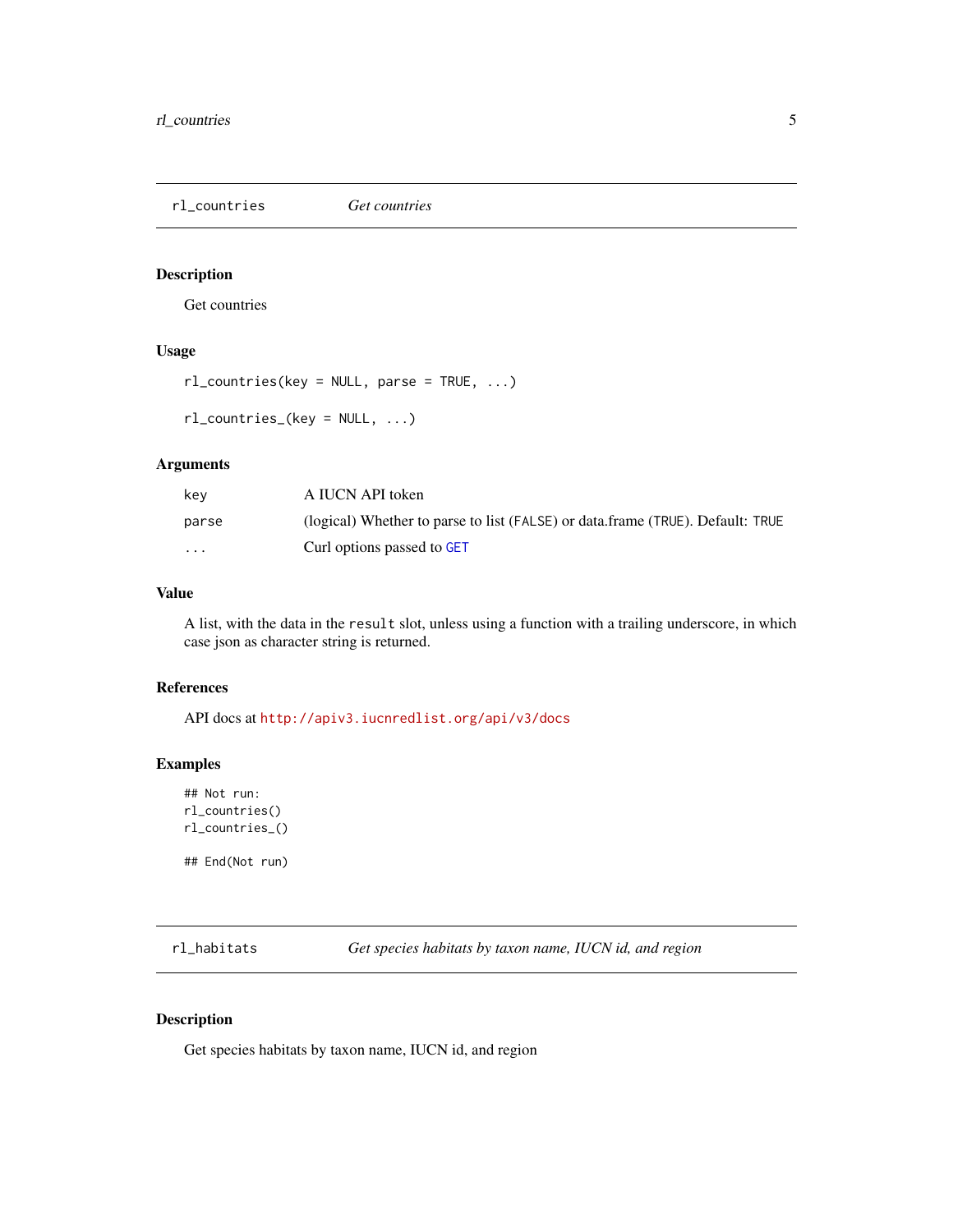```
rl_habitats(name = NULL, id = NULL, region = NULL, key = NULL,
 parse = TRUE, ...
```

```
rl\_habitats_{name} = NULL, id = NULL, region = NULL, key = NULL, ...)
```

```
rl\_history_(\text{name} = \text{NULL}, id = \text{NULL}, region = \text{NULL}, key = \text{NULL}, ...)
```
#### Arguments

| name     | (character) Binomial taxonomic name                                            |
|----------|--------------------------------------------------------------------------------|
| id       | (character) IUCN id                                                            |
| region   | (character) Binomial taxonomic name                                            |
| key      | A IUCN API token                                                               |
| parse    | (logical) Whether to parse to list (FALSE) or data.frame (TRUE). Default: TRUE |
| $\cdots$ | Curl options passed to GET                                                     |

#### Value

A list, with the data in the result slot, unless using a function with a trailing underscore, in which case json as character string is returned.

#### References

API docs at <http://apiv3.iucnredlist.org/api/v3/docs>

# Examples

```
## Not run:
rl_habitats('Fratercula arctica')
rl_habitats('Fratercula arctica', region = 'europe')
rl_habitats(id = 12392)
rl_habitats(id = 22694927, region = 'europe')
rl_habitats_('Fratercula arctica')
rl\_habitats_(id = 12392)## End(Not run)
```
rl\_history *Get historical assessments by taxon name, IUCN id, and region*

# Description

Get historical assessments by taxon name, IUCN id, and region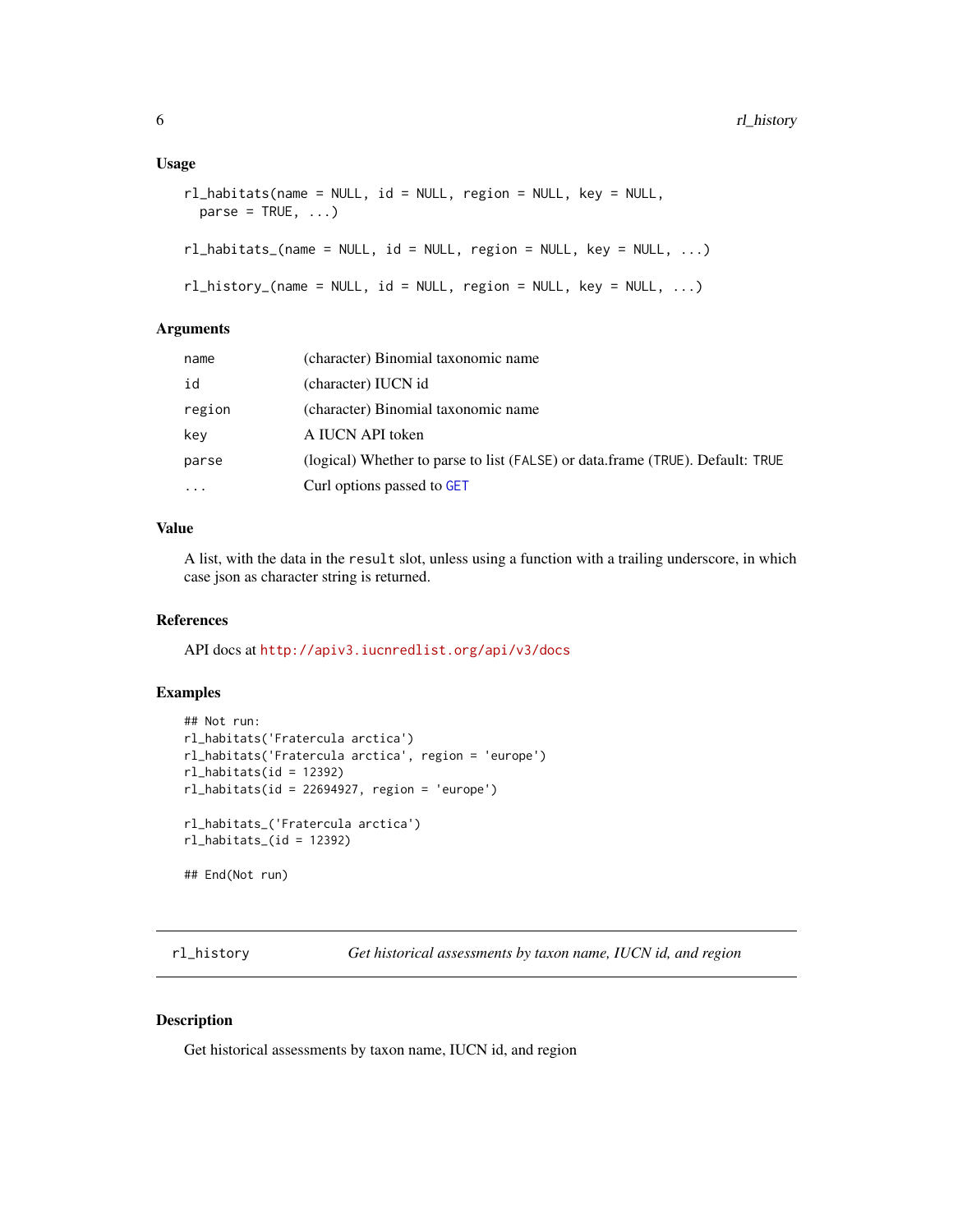### <span id="page-6-0"></span>rl\_measures 7

#### Usage

rl\_history(name = NULL, id = NULL, region = NULL, key = NULL,  $parse = TRUE, ...)$ 

# Arguments

| name     | (character) Binomial taxonomic name                                            |
|----------|--------------------------------------------------------------------------------|
| id       | (character) IUCN id                                                            |
| region   | (character) Binomial taxonomic name                                            |
| kev      | A IUCN API token                                                               |
| parse    | (logical) Whether to parse to list (FALSE) or data.frame (TRUE). Default: TRUE |
| $\cdots$ | Curl options passed to GET                                                     |

# Value

A list, with the data in the result slot, unless using a function with a trailing underscore, in which case json as character string is returned.

#### References

API docs at <http://apiv3.iucnredlist.org/api/v3/docs>

#### Examples

```
## Not run:
rl_history('Loxodonta africana')
rl_history('Ursus maritimus', region = 'europe')
rl_history(id = 12392)
rl_history(id = 22823, region = 'europe')
rl_history_('Loxodonta africana')
rl\_history_(id = 12392)## End(Not run)
```
rl\_measures *Get species conservation measures by taxon name, IUCN id, and re-*

*gion*

# Description

Get species conservation measures by taxon name, IUCN id, and region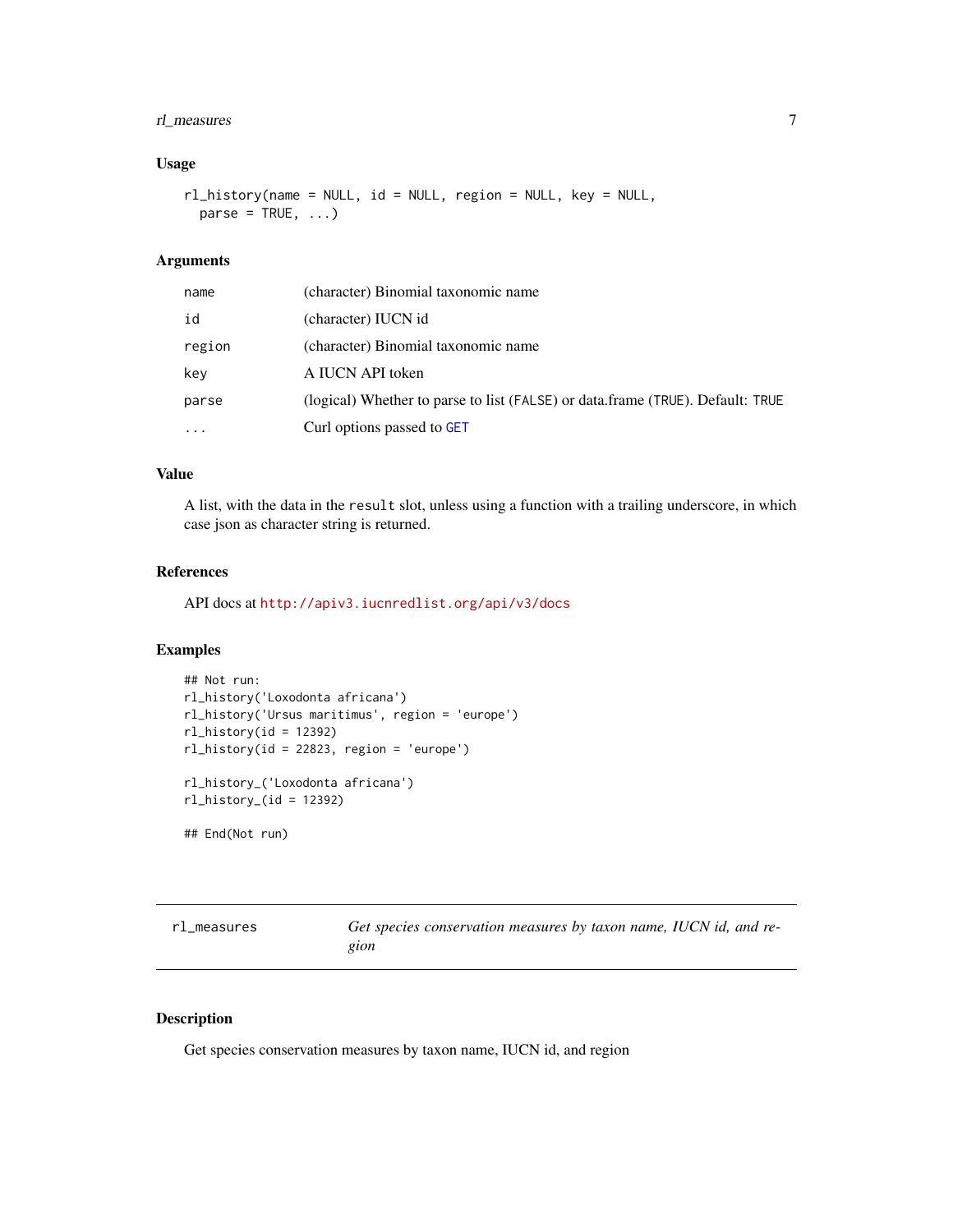```
rl_measures(name = NULL, id = NULL, region = NULL, key = NULL,
 parse = TRUE, ...)
```

```
rl_measures_(name = NULL, id = NULL, region = NULL, key = NULL, ...)
```
#### Arguments

| name     | (character) Binomial taxonomic name                                            |
|----------|--------------------------------------------------------------------------------|
| id       | (character) IUCN id                                                            |
| region   | (character) Binomial taxonomic name                                            |
| key      | A IUCN API token                                                               |
| parse    | (logical) Whether to parse to list (FALSE) or data.frame (TRUE). Default: TRUE |
| $\cdots$ | Curl options passed to GET                                                     |

### Value

A list, with the data in the result slot, unless using a function with a trailing underscore, in which case json as character string is returned.

### References

API docs at <http://apiv3.iucnredlist.org/api/v3/docs>

#### Examples

```
## Not run:
rl_measures('Fratercula arctica')
rl_measures('Fratercula arctica', region = 'europe')
rl_measures(id = 12392)
rl_measures(id = 22694927, region = 'europe')
rl_measures_('Fratercula arctica')
rl_measures_(id = 22694927, region = 'europe')
## End(Not run)
```
rl\_narrative *Get species narrative information by taxon name, IUCN id, and region*

# Description

Get species narrative information by taxon name, IUCN id, and region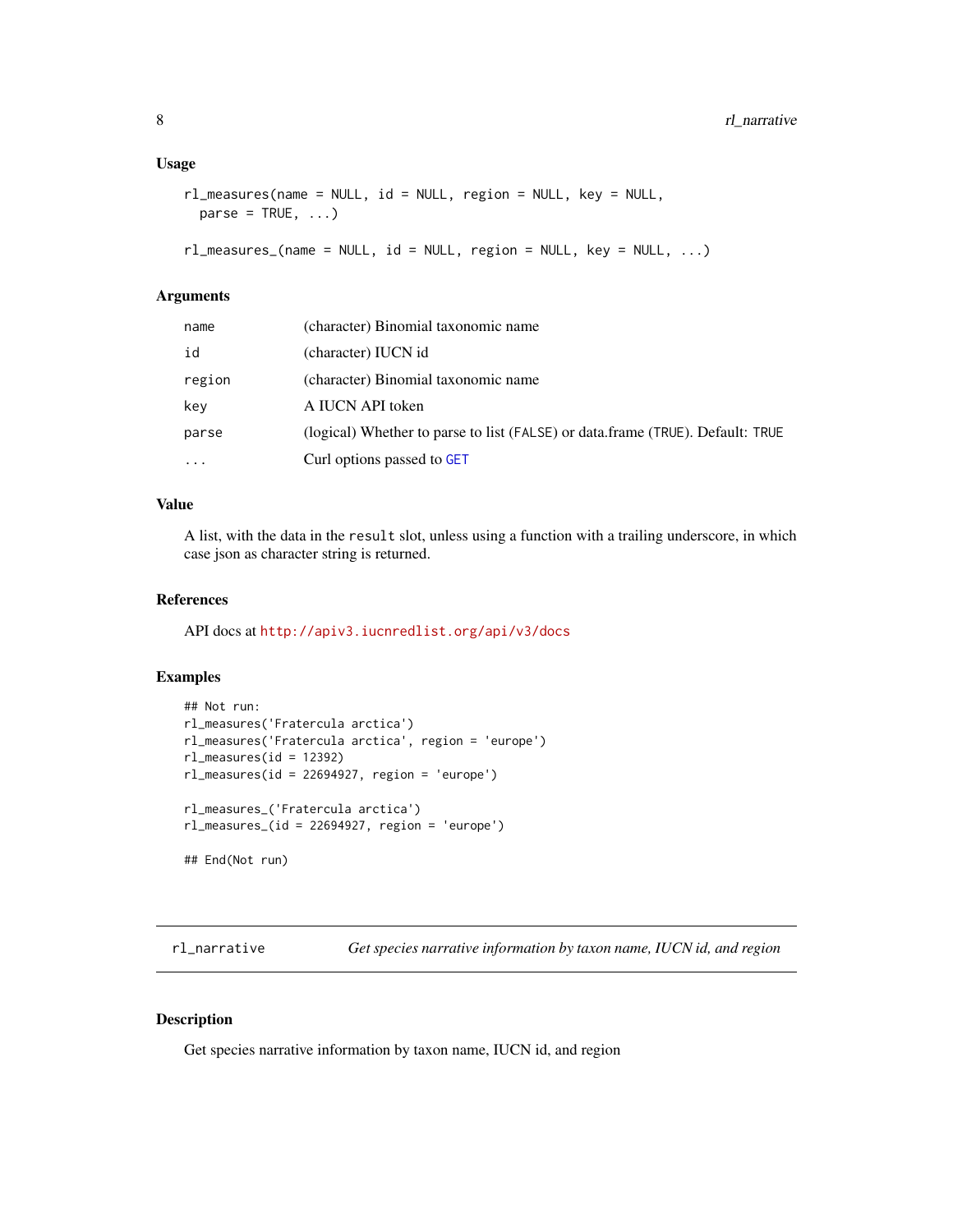#### <span id="page-8-0"></span>rl\_regions 9

# Usage

```
rl_narrative(name = NULL, id = NULL, region = NULL, key = NULL,
 parse = TRUE, ...)
```

```
rl_narrative_(name = NULL, id = NULL, region = NULL, key = NULL, ...)
```
# Arguments

| name   | (character) Binomial taxonomic name                                            |
|--------|--------------------------------------------------------------------------------|
| id     | (character) IUCN id                                                            |
| region | (character) Binomial taxonomic name                                            |
| key    | A IUCN API token                                                               |
| parse  | (logical) Whether to parse to list (FALSE) or data.frame (TRUE). Default: TRUE |
| .      | Curl options passed to GET                                                     |

# Value

A list, with the data in the result slot, unless using a function with a trailing underscore, in which case json as character string is returned.

### References

API docs at <http://apiv3.iucnredlist.org/api/v3/docs>

#### Examples

```
## Not run:
rl_narrative('Fratercula arctica')
rl_narrative('Fratercula arctica', region = 'europe')
rl_narrative(id = 12392)
rl_narrative(id = 22694927, region = 'europe')
rl_narrative_('Fratercula arctica')
rl_narrative_('Fratercula arctica', region = 'europe')
## End(Not run)
```
rl\_regions *Get regions*

#### Description

Get regions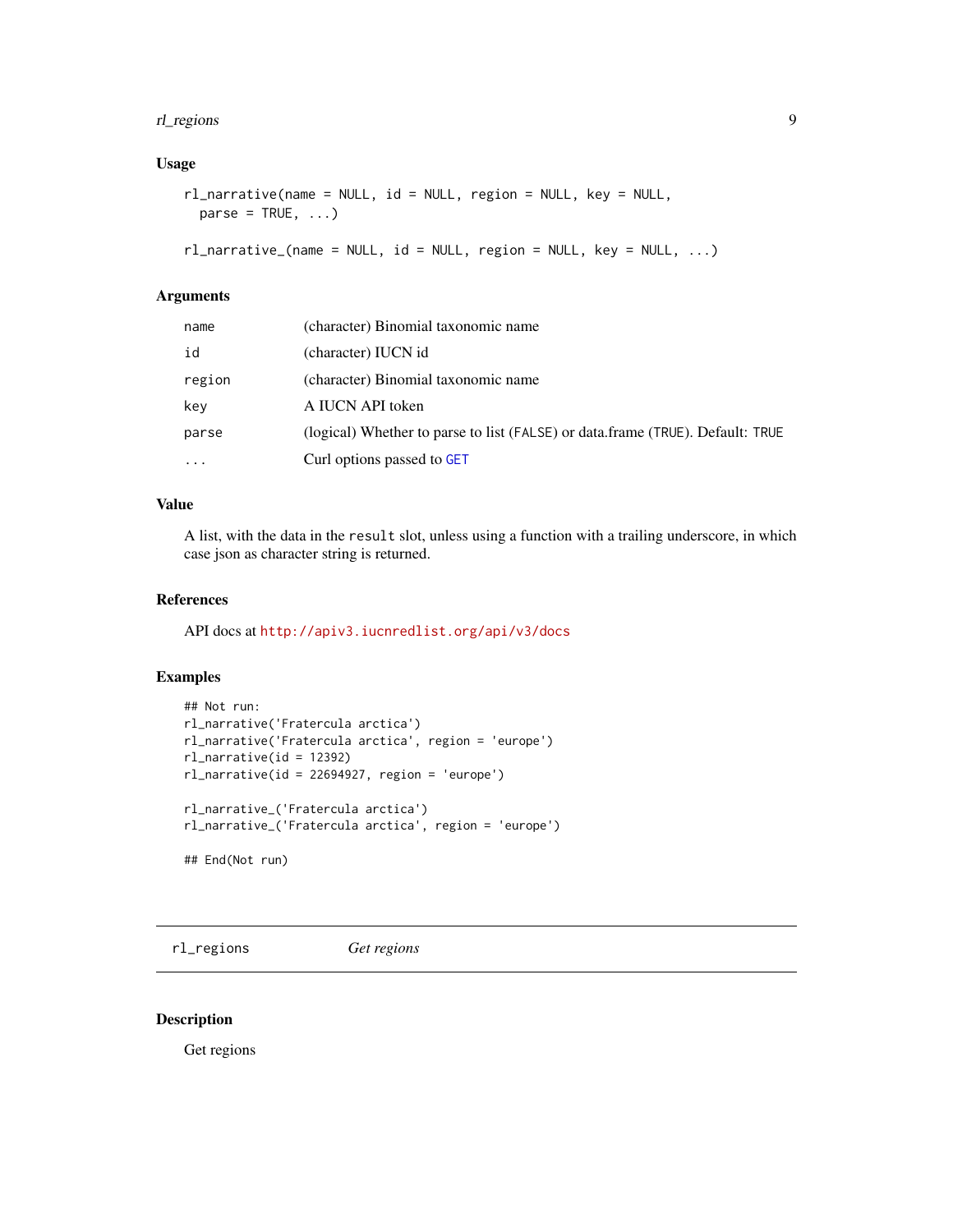```
rl_regions(key = NULL, parse = TRUE, ...)
```

```
rl_{regions_{k}}(key = NULL, ...)
```
#### Arguments

| kev      | A IUCN API token                                                               |
|----------|--------------------------------------------------------------------------------|
| parse    | (logical) Whether to parse to list (FALSE) or data.frame (TRUE). Default: TRUE |
| $\cdots$ | Curl options passed to GET                                                     |

# Value

A list, with the data in the result slot, unless using a function with a trailing underscore, in which case json as character string is returned.

#### References

API docs at <http://apiv3.iucnredlist.org/api/v3/docs>

#### Examples

```
## Not run:
rl_regions()
rl_regions(parse = FALSE)
rl_regions_()
## End(Not run)
```
<span id="page-9-1"></span>rl\_search *Search by taxon name, IUCN id, and region*

# <span id="page-9-2"></span>Description

Search by taxon name, IUCN id, and region

# Usage

```
rl_search(name = NULL, id = NULL, region = NULL, key = NULL,
 parse = TRUE, ...)rl_search_(name = NULL, id = NULL, region = NULL, key = NULL, ...)
```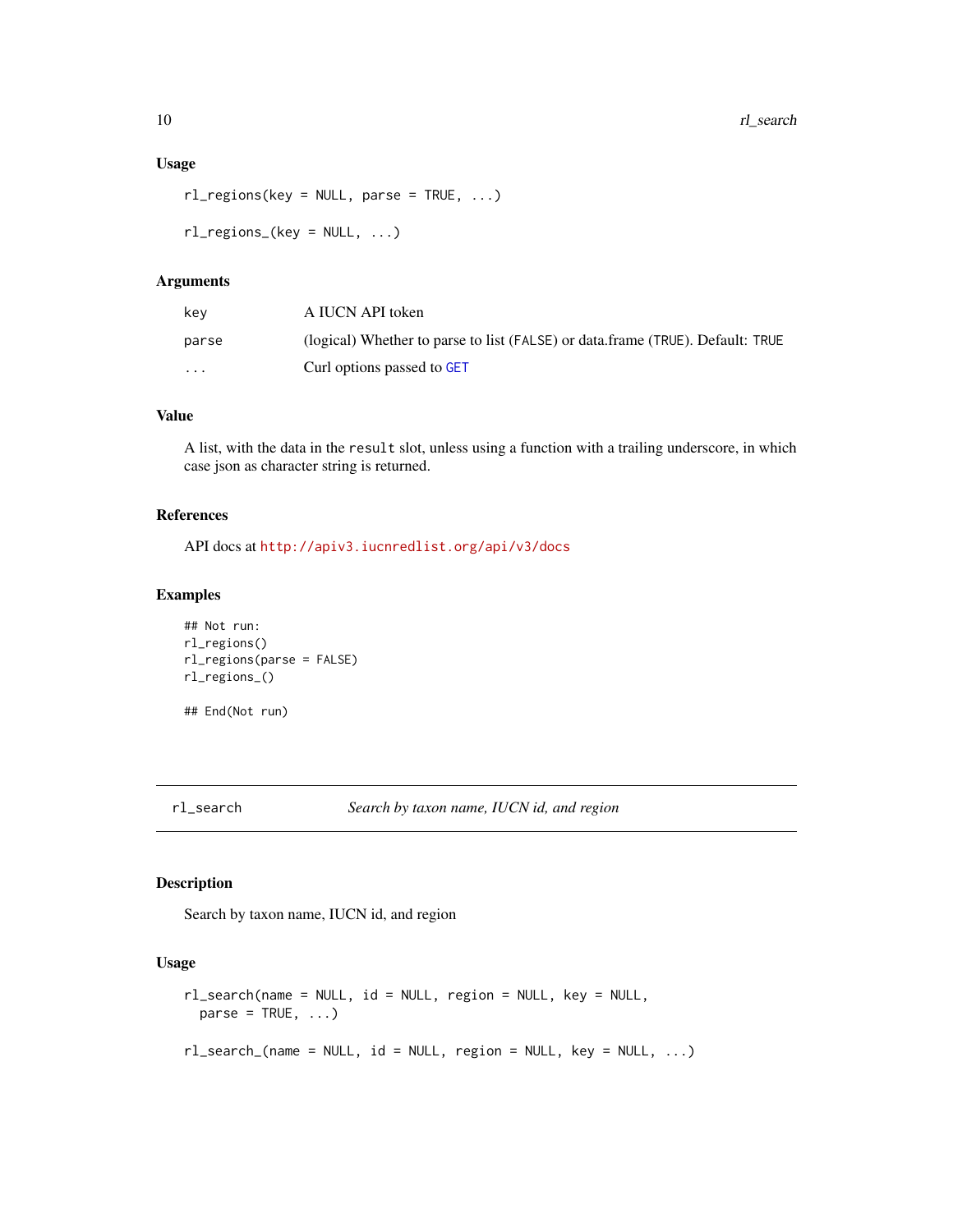#### <span id="page-10-0"></span> $r \log p$  11

# Arguments

| name      | (character) Binomial taxonomic name                                            |
|-----------|--------------------------------------------------------------------------------|
| id        | (character) IUCN id                                                            |
| region    | (character) Binomial taxonomic name                                            |
| key       | A IUCN API token                                                               |
| parse     | (logical) Whether to parse to list (FALSE) or data.frame (TRUE). Default: TRUE |
| $\ddotsc$ | Curl options passed to GET                                                     |

#### Value

A list, with the data in the result slot, unless using a function with a trailing underscore, in which case json as character string is returned.

#### References

API docs at <http://apiv3.iucnredlist.org/api/v3/docs>

# Examples

```
## Not run:
rl_search('Fratercula arctica')
rl_search('Fratercula arctica', region = 'europe')
rl_search(id = 12392)
rl\_search(id = 22694927, region = 'europe')rl_search('Fratercula arctica', parse = FALSE)
rl_search_('Fratercula arctica')
rl_search_('Fratercula arctica', region = 'europe')
## End(Not run)
```
rl\_sp *Get species*

# Description

Get species

# Usage

```
rl_sp(page, key = NULL, parse = TRUE, ...)
rl_sp_{(page, key = NULL, ...)
```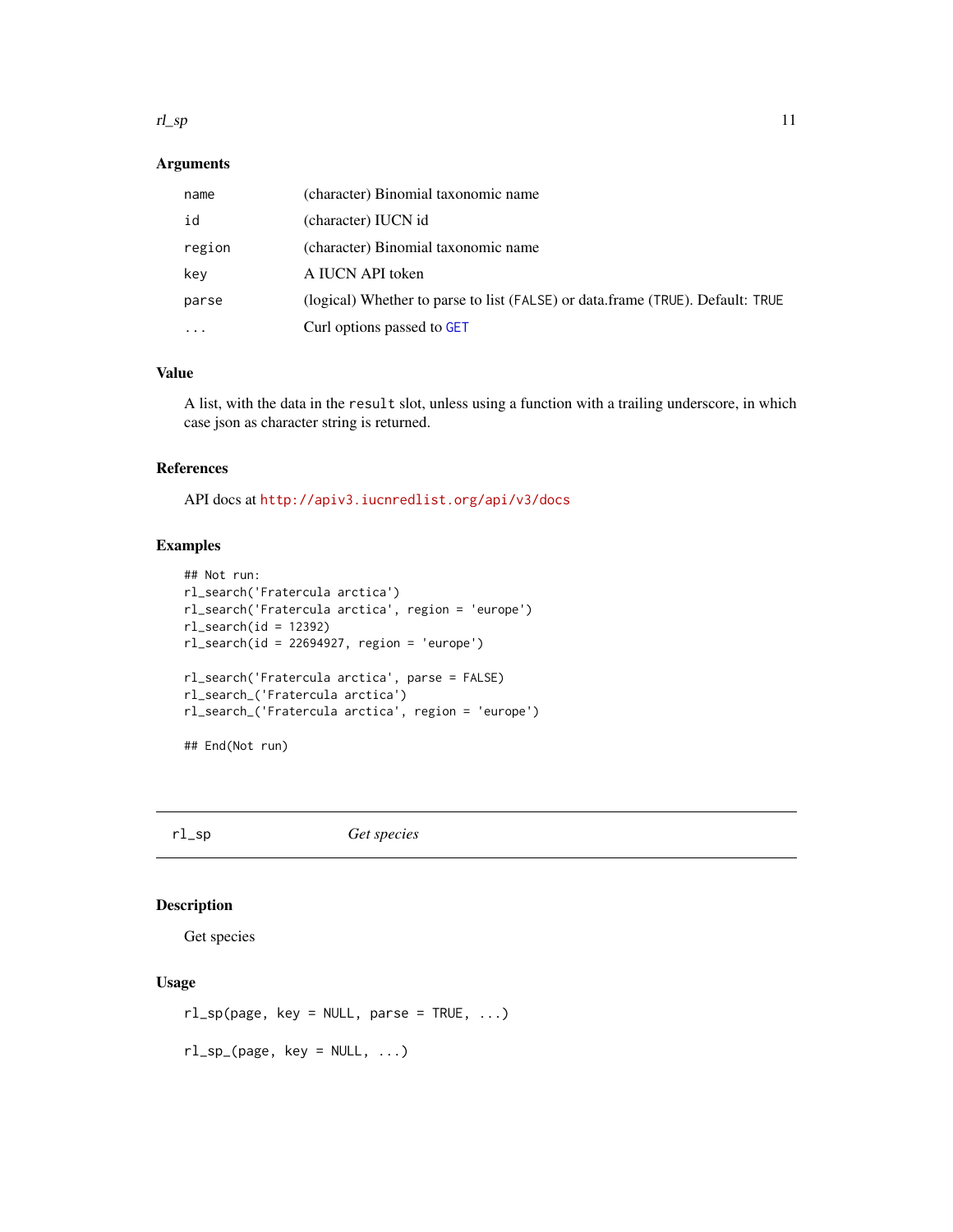# <span id="page-11-0"></span>Arguments

| page     | (interger) Page to get. Default: 1                                             |
|----------|--------------------------------------------------------------------------------|
| key      | A IUCN API token                                                               |
| parse    | (logical) Whether to parse to list (FALSE) or data.frame (TRUE). Default: TRUE |
| $\cdots$ | Curl options passed to GET                                                     |

# Examples

## Not run:  $rl_sp(page = 3)$ ## End(Not run)

rl\_sp\_category *Get species by category*

# Description

Get species by category

#### Usage

```
rl_sp_category(category, key = NULL, parse = TRUE, ...)
```

```
rl_sp_category_(category, key = NULL, parse = TRUE, ...)
```
# Arguments

| category | (character) 2 letter category code                                             |
|----------|--------------------------------------------------------------------------------|
| key      | A IUCN API token                                                               |
| parse    | (logical) Whether to parse to list (FALSE) or data.frame (TRUE). Default: TRUE |
| $\cdots$ | Curl options passed to GET                                                     |

# Examples

```
## Not run:
rl_sp_category('VU')
rl_sp_category('EN')
rl_sp_category('EX')
rl_sp_category('EX', parse = FALSE)
rl_sp_category_('EX')
```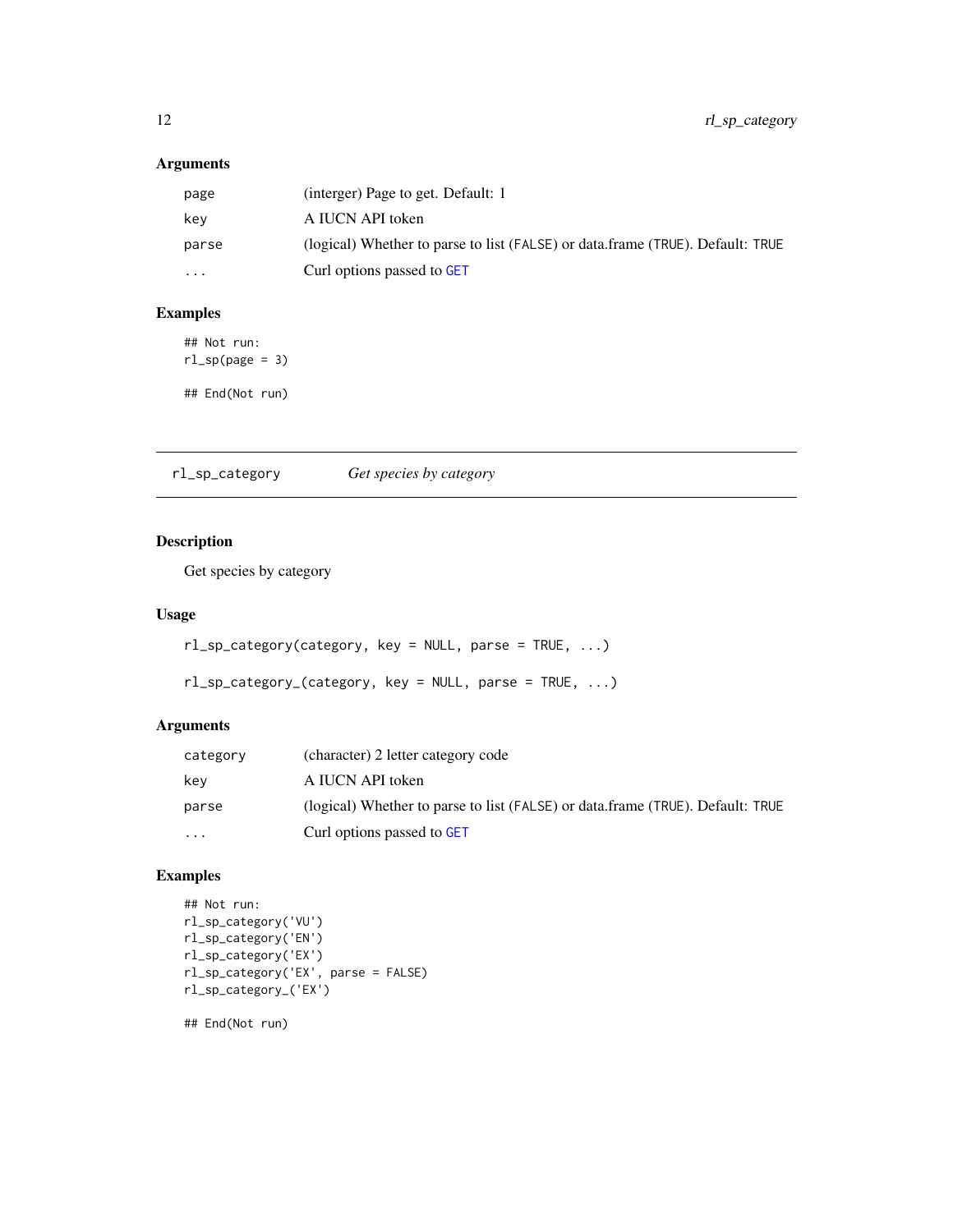<span id="page-12-0"></span>

# Description

Get citations by taxon name, IUCN id, and region

#### Usage

```
rl_sp_citation(name = NULL, id = NULL, region = NULL, key = NULL,
 parse = TRUE, ...
```
rl\_sp\_citation\_(name = NULL, id = NULL, region = NULL, key = NULL, ...)

# Arguments

| name     | (character) Binomial taxonomic name                                            |
|----------|--------------------------------------------------------------------------------|
| id       | (character) IUCN id                                                            |
| region   | (character) Binomial taxonomic name                                            |
| key      | A IUCN API token                                                               |
| parse    | (logical) Whether to parse to list (FALSE) or data.frame (TRUE). Default: TRUE |
| $\cdots$ | Curl options passed to GET                                                     |

#### Value

A list, with the data in the result slot, unless using a function with a trailing underscore, in which case json as character string is returned.

#### References

API docs at <http://apiv3.iucnredlist.org/api/v3/docs>

#### Examples

```
## Not run:
rl_sp_citation('Balaena mysticetus')
rl_sp_citation('Balaena mysticetus', region = 'europe')
rl_sp_citation(id = 12392)
rl_sp_citation(id = 2467, region = 'europe')
rl_sp_citation(id = 2467, region = 'europe', parse = FALSE)
rl_sp_citation_(id = 2467, region = 'europe')
```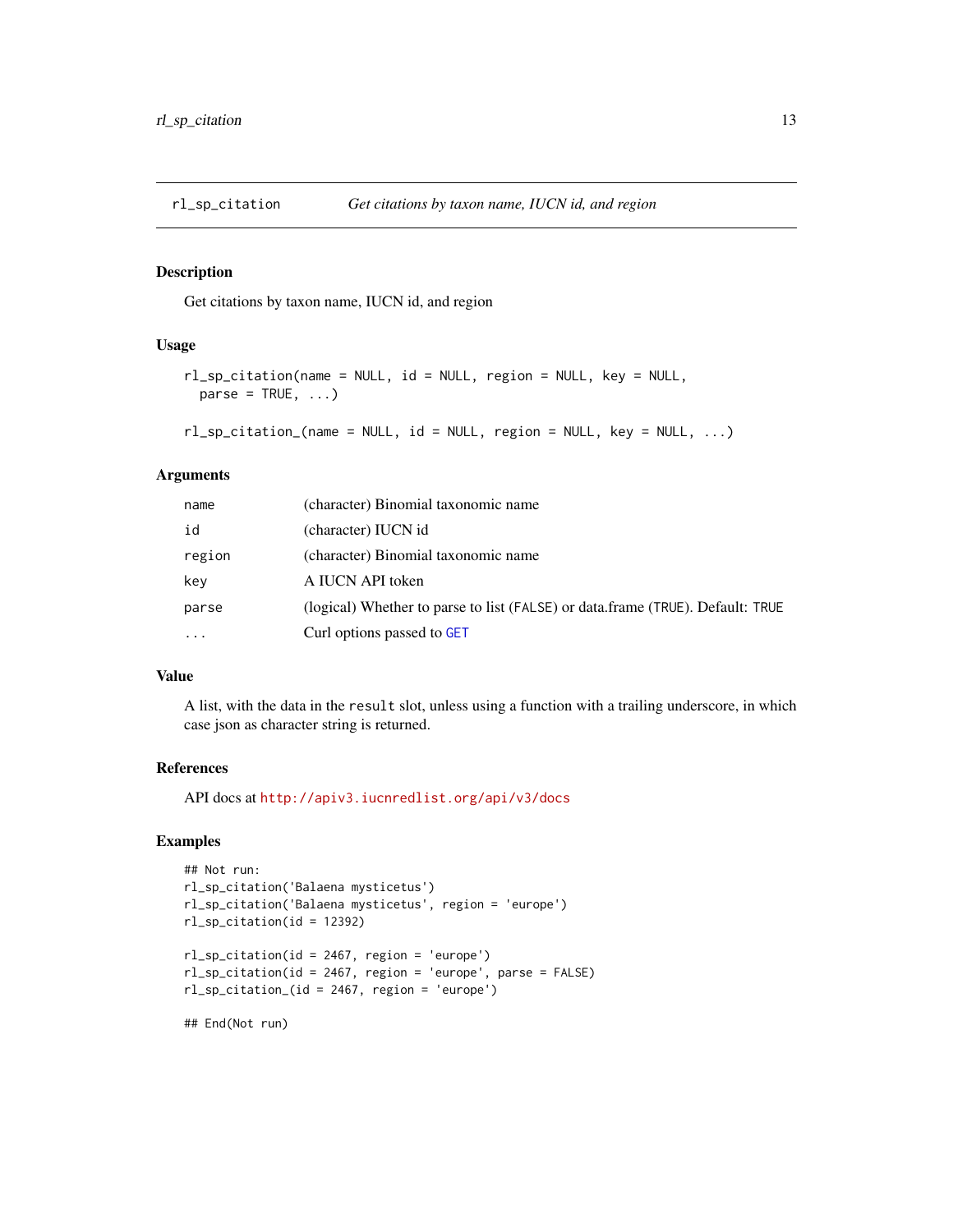<span id="page-13-0"></span>

#### Description

Get total species count of taxa in the Red List

#### Usage

```
rl_sp_count(key = NULL, parse = TRUE, ...)rl_sp_count_ (key = NULL, ...)
```
# Arguments

| key      | A IUCN API token                                                               |
|----------|--------------------------------------------------------------------------------|
| parse    | (logical) Whether to parse to list (FALSE) or data.frame (TRUE). Default: TRUE |
| $\cdots$ | Curl options passed to GET                                                     |

# Value

A list, with the data in the result slot, unless using a function with a trailing underscore, in which case json as character string is returned.

#### References

API docs at <http://apiv3.iucnredlist.org/api/v3/docs>

#### Examples

```
## Not run:
rl_sp_count()
rl_sp_count_()
```
## End(Not run)

rl\_sp\_country *Get species by country*

# Description

Get species by country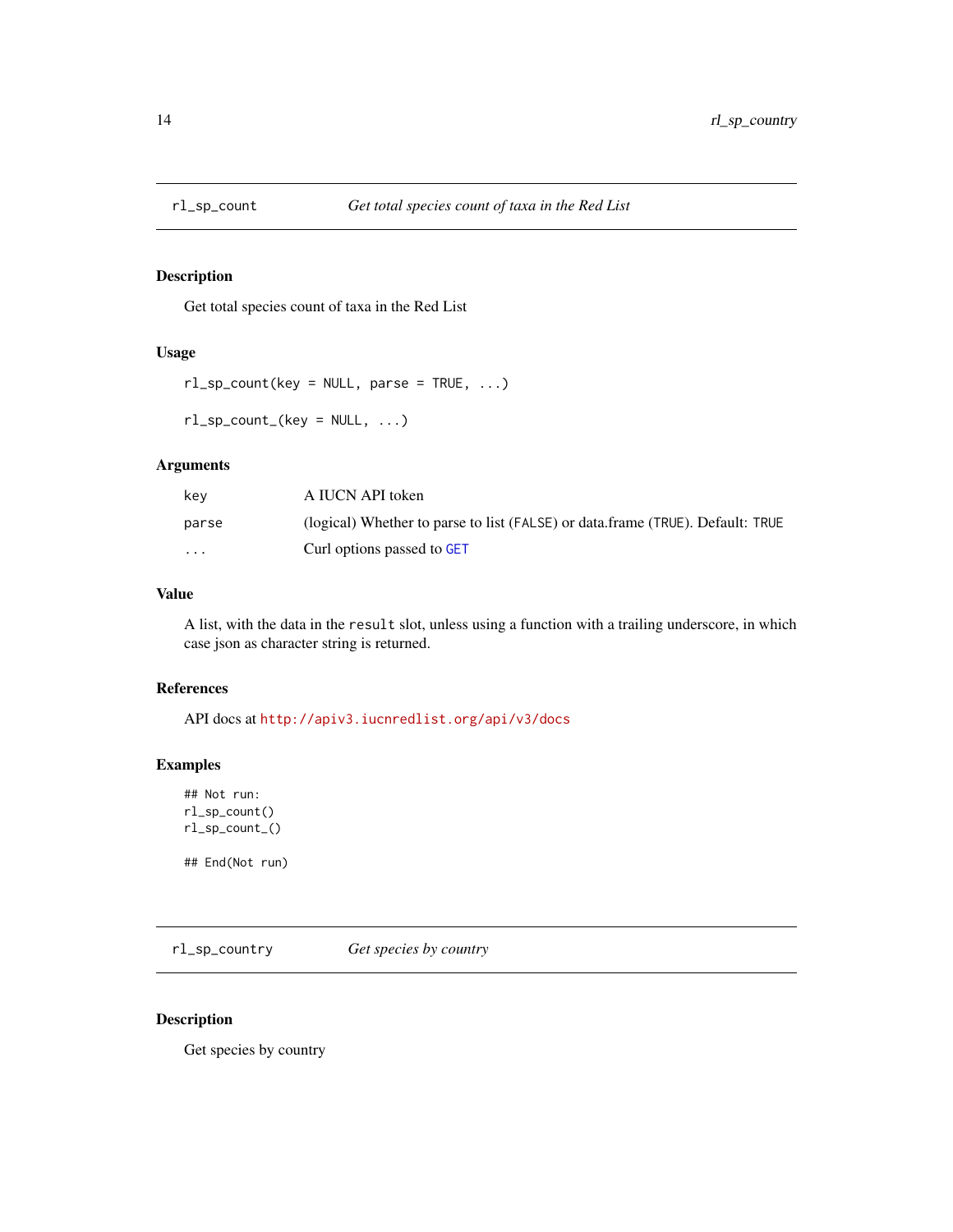# <span id="page-14-0"></span>rl\_synonyms 15

### Usage

```
rl_sp_country(country, key = NULL, parse = TRUE, ...)
```

```
rl_sp_country_(country, key = NULL, ...)
```
#### Arguments

| country  | (character) Country 2 letter character code                                    |
|----------|--------------------------------------------------------------------------------|
| key      | A IUCN API token                                                               |
| parse    | (logical) Whether to parse to list (FALSE) or data.frame (TRUE). Default: TRUE |
| $\cdots$ | Curl options passed to GET                                                     |

#### Value

A list, with the data in the result slot, unless using a function with a trailing underscore, in which case json as character string is returned.

#### References

API docs at <http://apiv3.iucnredlist.org/api/v3/docs>

#### Examples

```
## Not run:
rl_sp_country('AZ')
rl_sp_country('NZ')
# don't parse to data.frame, gives list
rl_sp_country('NZ', parse = FALSE)
# don't parse at all, get json back
rl_sp_country_('NZ')
# curl options
library("httr")
res <- rl_sp_country('NZ', config=verbose())
```
## End(Not run)

rl\_synonyms *Get species synonym information by taxonomic name*

#### Description

Get species synonym information by taxonomic name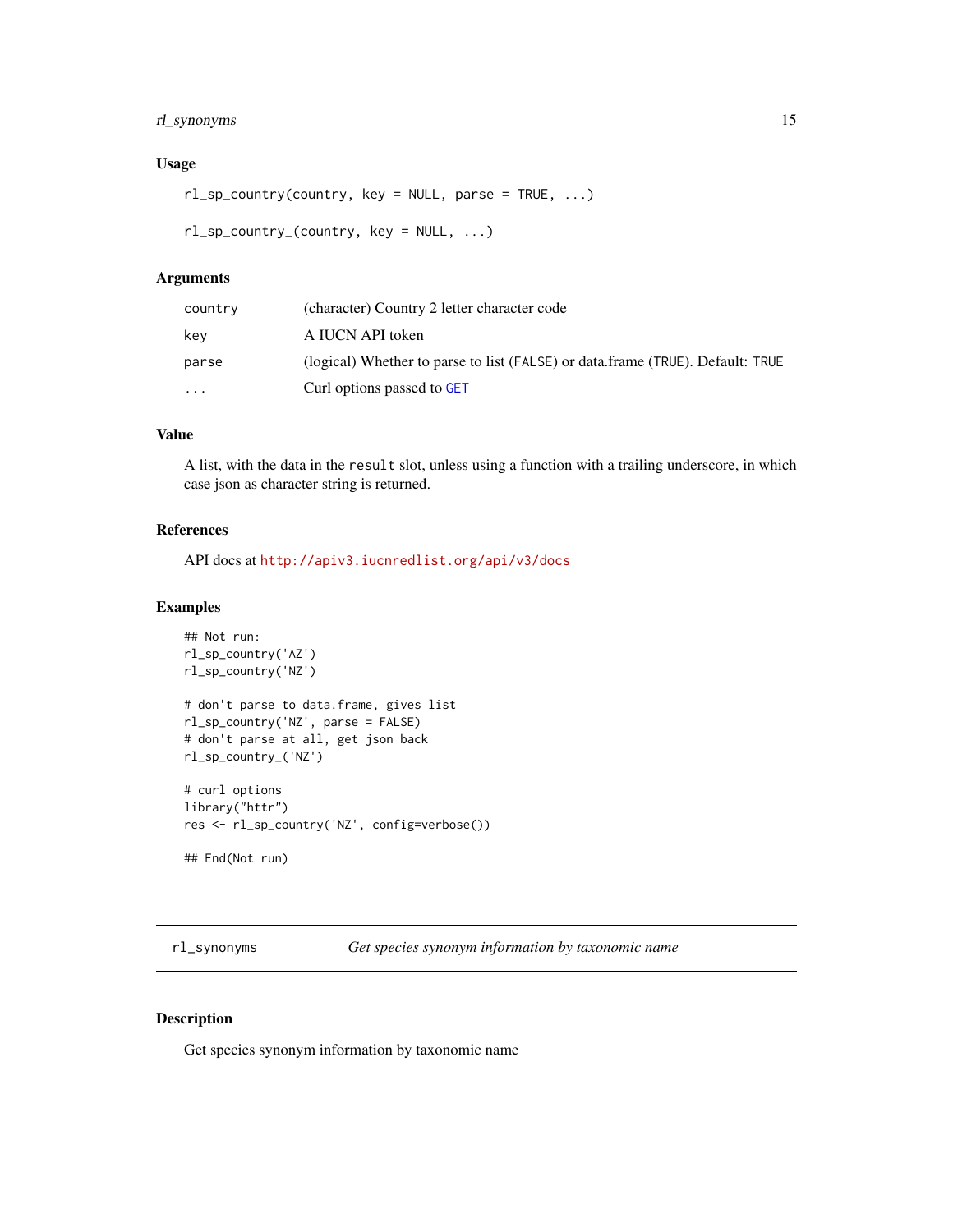```
rl_synonyms(name = NULL, key = NULL, parse = TRUE, ...)
```

```
rl_synonyms_(name = NULL, key = NULL, ...)
```
#### Arguments

| name     | (character) Binomial taxonomic name                                            |
|----------|--------------------------------------------------------------------------------|
| kev      | A IUCN API token                                                               |
| parse    | (logical) Whether to parse to list (FALSE) or data.frame (TRUE). Default: TRUE |
| $\cdots$ | Curl options passed to GET                                                     |

#### Value

A list, with the data in the result slot, unless using a function with a trailing underscore, in which case json as character string is returned.

#### References

API docs at <http://apiv3.iucnredlist.org/api/v3/docs>

#### Examples

```
## Not run:
rl_synonyms('Loxodonta africana')
rl_synonyms('Loxodonta africana', parse = FALSE)
rl_synonyms_('Loxodonta africana')
```
## End(Not run)

```
rl_threats Get species threats by taxon name, IUCN id, and region
```
#### Description

Get species threats by taxon name, IUCN id, and region

#### Usage

```
rl_threats(name = NULL, id = NULL, region = NULL, key = NULL,
 parse = TRUE, ...rl_threats_(name = NULL, id = NULL, region = NULL, key = NULL, ...)
```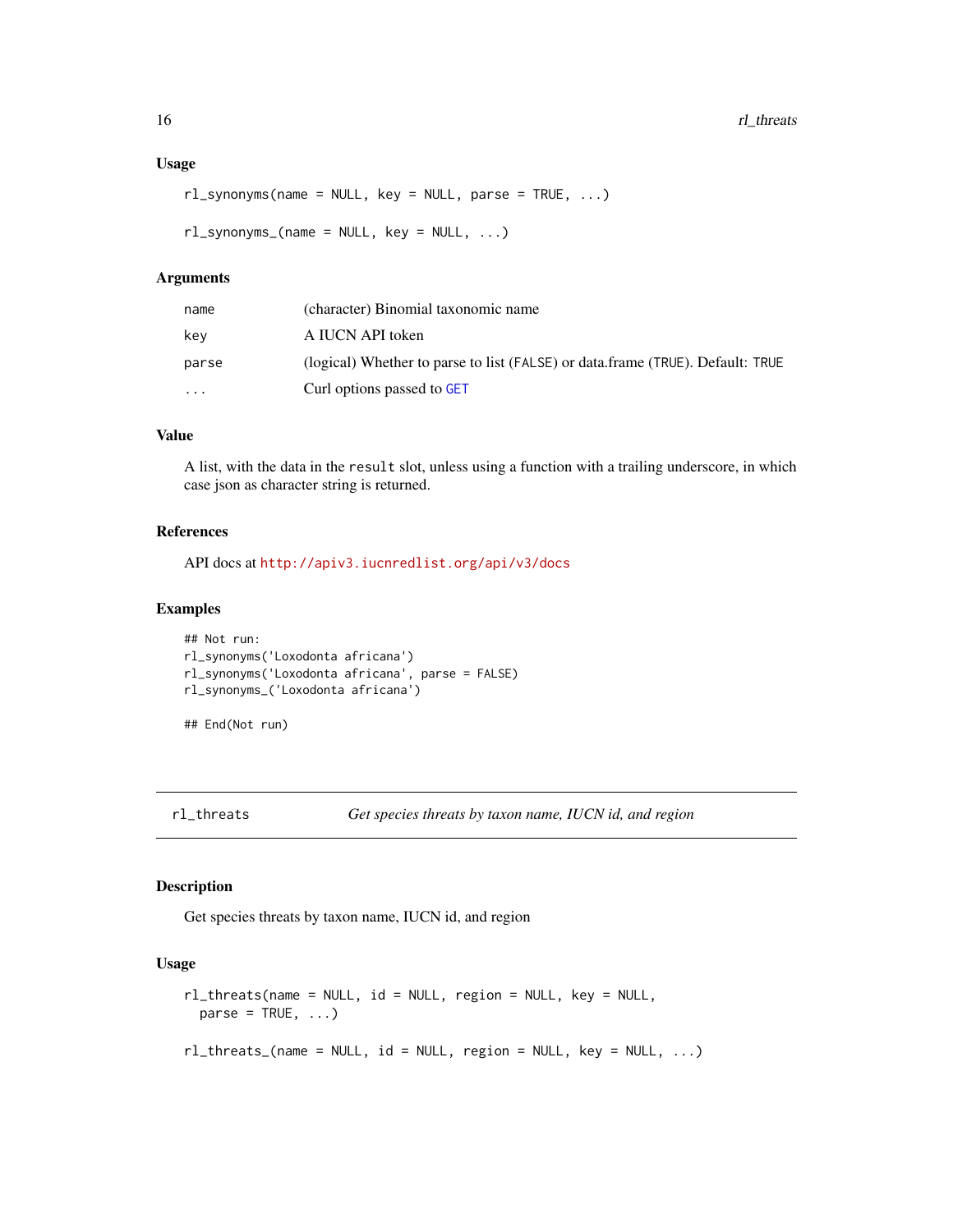#### <span id="page-16-0"></span>rl\_version 17

#### Arguments

| name     | (character) Binomial taxonomic name                                            |
|----------|--------------------------------------------------------------------------------|
| id       | (character) IUCN id                                                            |
| region   | (character) Binomial taxonomic name                                            |
| key      | A IUCN API token                                                               |
| parse    | (logical) Whether to parse to list (FALSE) or data.frame (TRUE). Default: TRUE |
| $\cdots$ | Curl options passed to GET                                                     |

# Value

A list, with the data in the result slot, unless using a function with a trailing underscore, in which case json as character string is returned.

# References

API docs at <http://apiv3.iucnredlist.org/api/v3/docs>

# Examples

```
## Not run:
rl_threats('Fratercula arctica')
rl_threats('Fratercula arctica', region = 'europe')
rl_threats(id = 12392)
rl_threats(id = 22694927, region = 'europe')
rl_threats_('Fratercula arctica')
```
## End(Not run)

rl\_version *Get the Red List API version*

# Description

Get the Red List API version

# Usage

 $rl\_version(key = NULL, ...)$ 

#### Arguments

| key     | A IUCN API token           |
|---------|----------------------------|
| $\cdot$ | Curl options passed to GET |

# Value

API version as character string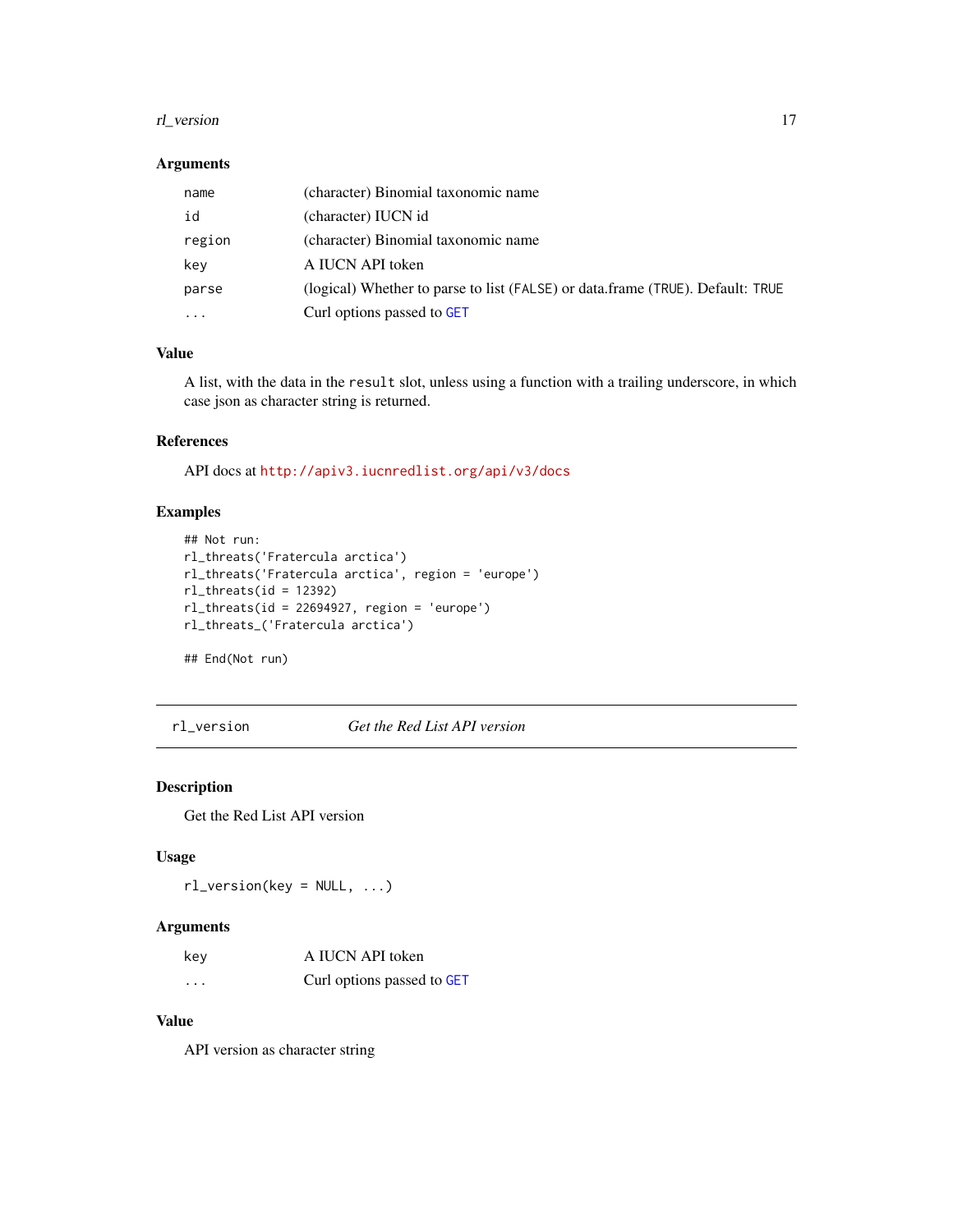18 rl\_version

# Examples

## Not run: rl\_version()